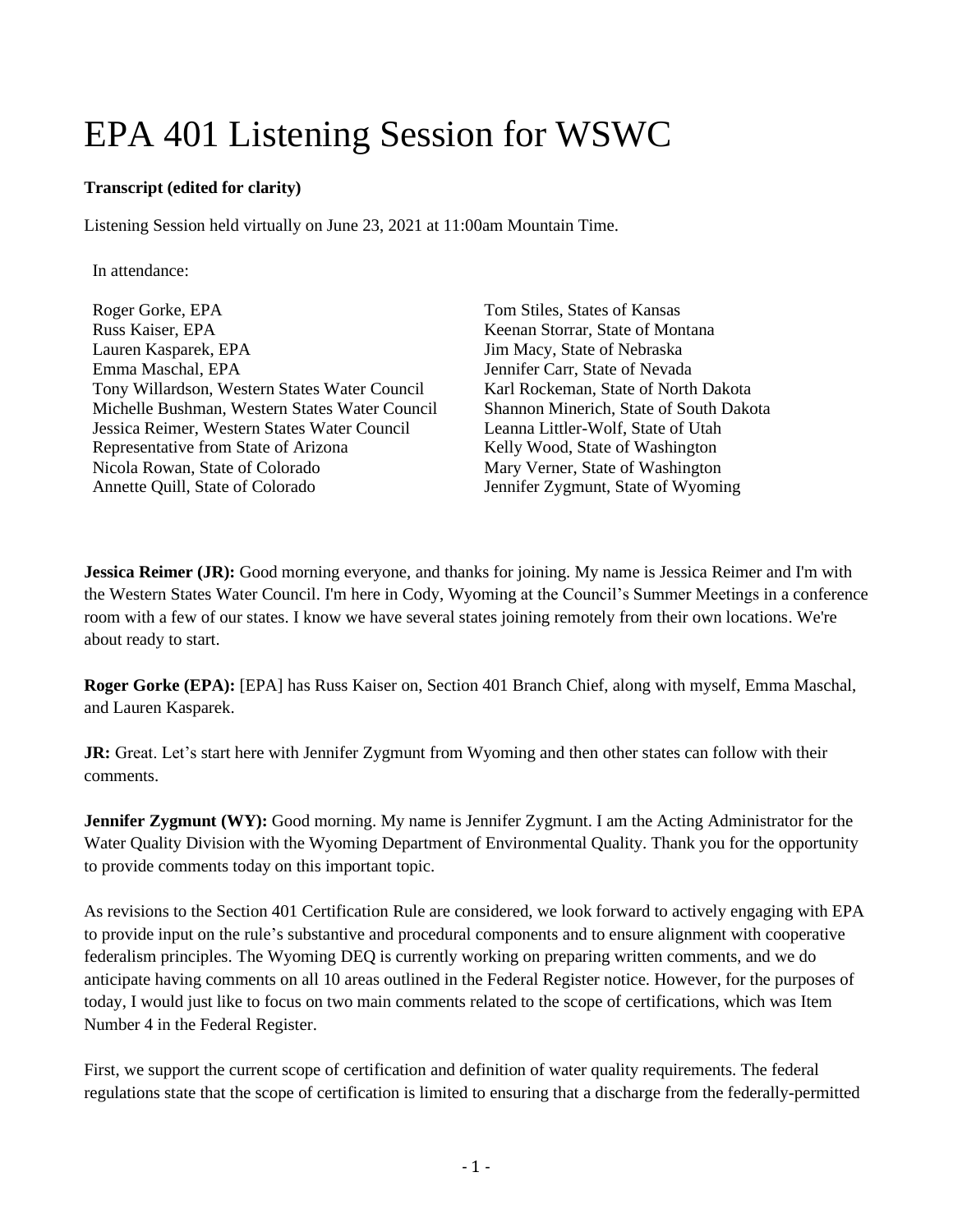activity will comply with state water quality requirements. "Water quality requirements" are defined in the federal regulations as applicable provisions of Sections 301, 302, 303, 306 and 307 of the Clean Water Act and state or tribal regulatory requirements for point source discharges into waters of the United States. This language in the rule focuses and clarifies the intent of the Clean Water Act as protecting water quality and avoids the inclusion of conditions unrelated to water quality that go beyond the outer limits of power that Congress established under the Clean Water Act.

Second, we recommend clarification for the definition of "discharge." We contend that the definition of "discharge" at 40 CFR 121.1.f should include equipment and construction activities associated with the discharge of dredged or fill material that have an immediate and direct potential water quality impact, to be consistent with Supreme Court decisions. Though the preamble of the current rule confirms this statement, we believe this conclusion needs to be added to the definition of "discharge" to provide clarity and regulatory certainty.

Again, we look forward to active engagement with EPA as revisions are considered. We recommend providing meaningful opportunities for state and federal collaboration. In addition to these listening session opportunities, we advocate for in-person meetings between state and federal partners to facilitate in-depth conversations on substantive content prior to rulemaking. Thank you for the opportunity to comment today.

**Kelly Wood (WA):** Hi, this is Kelly Wood from Washington State. I do appreciate the opportunity today. I'm with our Attorney General's office, but I'm speaking today on behalf of Laura Watson, the Director of the Department of Ecology, which is the certifying authority here in Washington. As I think with most states here, we intend to provide detailed written comments ahead of the August 2 deadline, but I did want to touch on most of the things that EPA has requested feedback on. We appreciate the opportunity to comment a little more in-depth than some of the prior listening sessions have allowed.

Starting with the pre-filing meeting requirements, in practice, I don't think these meetings are really happening. And I think that's for a couple of reasons. One, there are simply too many applications for [the meetings] to occur regularly, and there are too few [projects] where it actually makes sense to hold a pre-filing meeting. An engagement is more helpful after receiving the application. That's something that the states used to have the flexibility to do when they had more time in the rule to get these decisions out the door. With the "clamping down" on that flexibility, and shortening the amount of time that states have to process applications, the engagement with applicants has fallen by the wayside. We're hoping EPA can eliminate the pre-filing meeting request requirement in favor of allowing states to determine when they're necessary, or allowing applicants to make that decision themselves. I practiced privately for a few years and did some §401 work during that time. Savvy practitioners in this area know when their projects are complex enough where it makes sense to engage early before they submit their application, so that they understand the expectations of the certifying authority. This is usually when they can have helpful dialogues. We think the states should have that flexibility.

In terms of the certification request itself, I struggled to think of another context where the permitting agency is not the one determining and having the final say on when an application is complete. Given that what's being asked here of the states is to certify with regard not only to EPA approved water quality standards, but really any other appropriate aspect of state law that touches on water quality. Federal agencies aren't the ones that are in the best position to determine what materials are necessary for states to make that assurance of compliance. We think the rule should allow certifying authorities to define the information necessary for a certification request, and they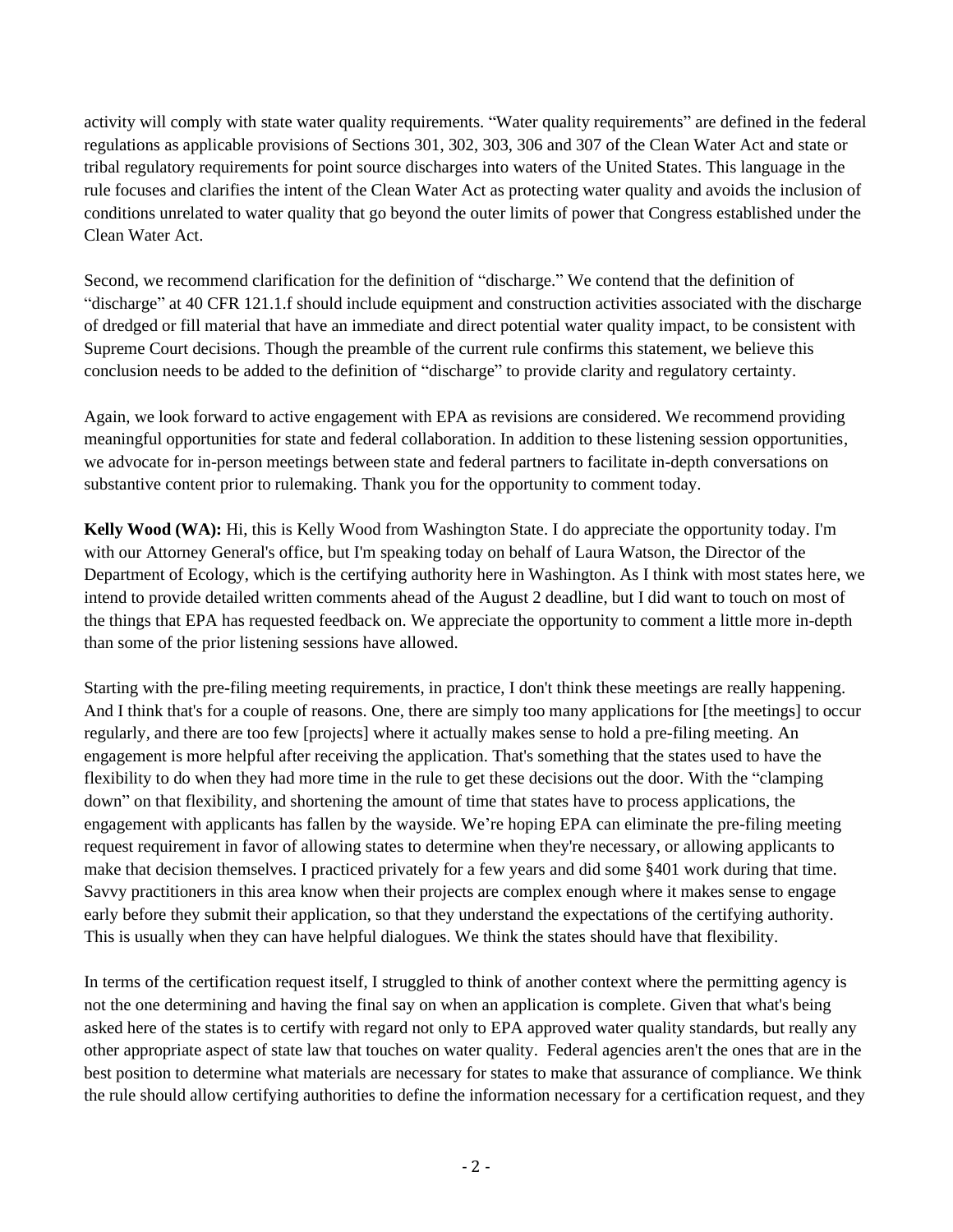should have final say on when those materials are complete. I know a lot of states do have those regulations on the books. Washington is not one of those states. We do not have independent §401 regulations, but we do have a very well-defined application process through our Joint Aquatic Resources Permit Application (JARPA) permit, which is basically a joint aquatics permit. [It is a single permit application that streamlines the environmental permitting process of multiple regulatory agencies, including aquaculture, wetlands and 401 water quality certification.] This permit has a really well-defined set of materials that walk you through the aspects of your project and where you may have water quality impacts. We think states should retain that flexibility to define what the certification requests look like.

In terms of the reasonable period of time, I think most certification decisions happen well within 60 days, especially for these more routine applications. But some projects do simply take more time. I think it is going to be difficult to try to define in rule specifically where those projects are going to take more time. It's one example of why for decades, some states, including Washington, had agreements with federal agencies that allowed the entire one-year period of time on every application. This then gave the states, including Washington, the flexibility to determine when a project may take more time. Washington strives to get them out, in every case, as quickly as possible, but sometimes these things do take more time, and states need to have that flexibility to make the determination. We're hopeful that the new rule would return to that model and allow states working in conjunction with federal agencies to have flexibility in determining that amount of time.

We also believe that the withdrawal and resubmittal [of an application] should restart the one-year clock, consistent with the [*Hoopa Valley Tribe v. FERC*] decision. *Hoopa Valley* was a very narrow decision that focused on a particular practice that was basically an agreement by the parties to put off §401 certification. We think you are likely to get some very instructive language out of the Fourth Circuit and the *North Carolina v. FERC* appeal, for which oral argument was scheduled earlier this spring. We anticipate we should have a decision on that soon. That oral argument was really instructive, where the court struggled with some sort of artificial distinction, trying to draw a hard line between when you've got incoming material in the pipeline that is clearly going to impact and have bearing on the state certification. Sometimes it just makes sense for applicants to have the flexibility, and for states to have the flexibility, to wait for that information. I think we are going to get some gloss on this from the from the Fourth Circuit that helps us narrow and isolate the potential impact of *Hoopa Valley*.

On the scope of certification, I think this is the most critical aspect of the rule. But I think it's also the easiest talking point. EPA should adopt the [*PUD No. 1 of Jefferson County v. Washington Department of Ecology*] standard, and the standard that was set out in its prior guidance, which is that §401 certifications must consider all water quality impacts of the project, both direct and indirect, and over the life of the project. I think that's the only way to effectuate the goals of §401 and the goals of the Clean Water Act.

On the certification actions and federal agency review, §401 requires certifying authorities to ensure that any applicant for a federal license or permit complies both with water quality standards and any other appropriate requirements of state law. We believe EPA should return to its long-standing interpretation of this language, acknowledging that the scope is broad. I think what EPA attempted to do in its 2010 guidance is instructive here. It set out examples of how states have complied with this provision and what types of state law have been applied in order to satisfy what states need to do under §401 to hit that "other appropriate requirements of state law" mark. The guidance was certainly helpful, but I think you could, in rule, outline or highlight that it is broad, and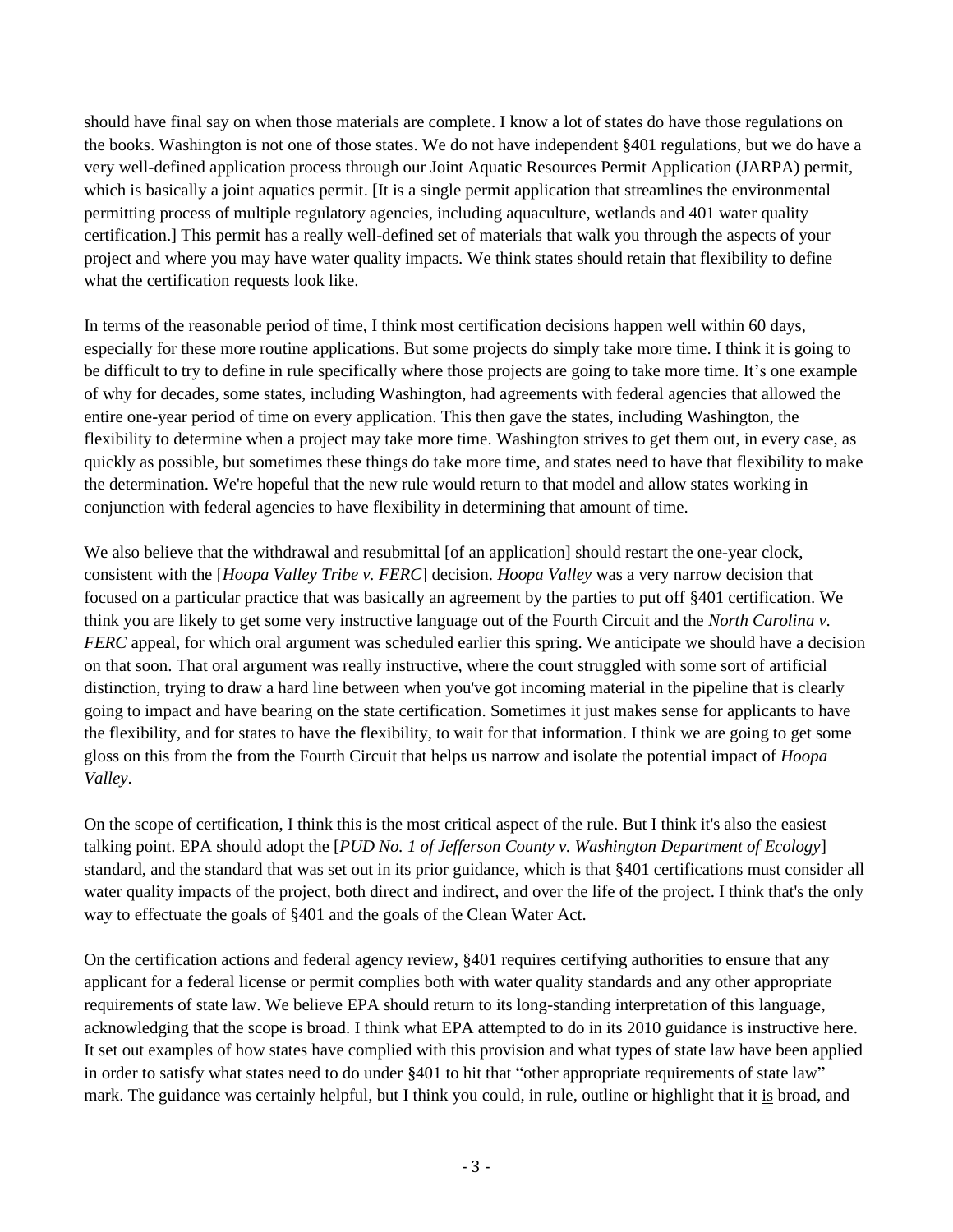certainly much more broad than EPA determined in the 2020 rule. Providing states with some of those examples in the rule could help them understand what EPA believes is in-bounds there.

In terms of procedural compliance, which is another aspect of what EPA is seeking feedback on here, Washington has always tried to explain its §401 decisions in writing. But we do not think that it is appropriate to require that, and certainly not appropriate to determine non-compliance by the state in a broad determination of waiver by the by the federal government. We do not think that is what Congress intended when it talked about cooperative federalism here. I think you are free to continue to encourage states, as you did in your prior guidance, to explain their decisions. Frankly, that's just being a good regulatory agency and a responsible partner with the private entities that are seeking these approvals. But it should not be something that results in a waiver.

On the enforcement piece, we think the rule should retain the statement that §401 conditions become part of a federal license or permit. That is pretty black letter §401. But we think that it should also affirm that federal agencies can enforce §401 conditions as a mandatory requirement of the permit, and should acknowledge that states can enforce these conditions under both state and federal law. You asked specifically about whether §401 certifications are contained within the Clean Water Act citizen suit provisions - clearly they are expressly included within the citizen suit provisions. And the bulk of the authority in the United States has recognized that states are also citizens for purposes of citizen suit enforcement. We think the rule should reflect the state of law there.

And then finally, on modifications, certifying authorities need to have the flexibility to modify certification conditions without making a project proponent restart the whole process. This flexibility simply acknowledges the fact that sometimes plans change, and that the parties need to have the flexibility to deal with changed circumstances. We think that this can be done and is supported within the statutory text. I think the limitation you're dealing with is the one-year limitation, but the legislative history on that is pretty clear. That one-year limit was adopted because of a concern that was raised, that states could stymie the §401 process through sheer inactivity. When you have a situation where a state has already acted upon a certification request, that's not the same concern that is expressed there. We don't think that there's anything within the Clean Water Act, or certainly not §401, that precludes states from modifying an existing certification based on changed circumstances. So again, that's all I wanted to touch on this morning. I really appreciate the opportunity to do so in more detail, and we look forward to providing written feedback. Thank you.

**Nicola Rowan (CO):** Good morning, everyone. My name is Nicola Rowan. I work for the Water Quality Control Division at the Colorado Department of Public Health and Environment. I'm joined by Annette Quill, who's in our Attorney General's office. We both have some remarks that we promise to keep under the 10 minutes. Thank you so much for the opportunity to provide Colorado's perspective on this very important issue. We also plan to submit written comments and are working on those.

We wanted to spend some time today on our unique interest in EPA's §401 Certification Rule because of its applicability to construction and operation of large water supply and storage projects here in Colorado. These projects are imperative to support the state's economy and our growing communities. Our population here in Colorado is projected to double by 2050. A large percentage of our water supply comes from snowmelt, which serves all areas of the state both on the east and west side of the Continental Divide. Engineered systems to transfer, divert, and store water are imperative to get water to where it's needed within the state to support all of our beneficial uses. At the same time, we acknowledge that the operation of these projects, if not subject to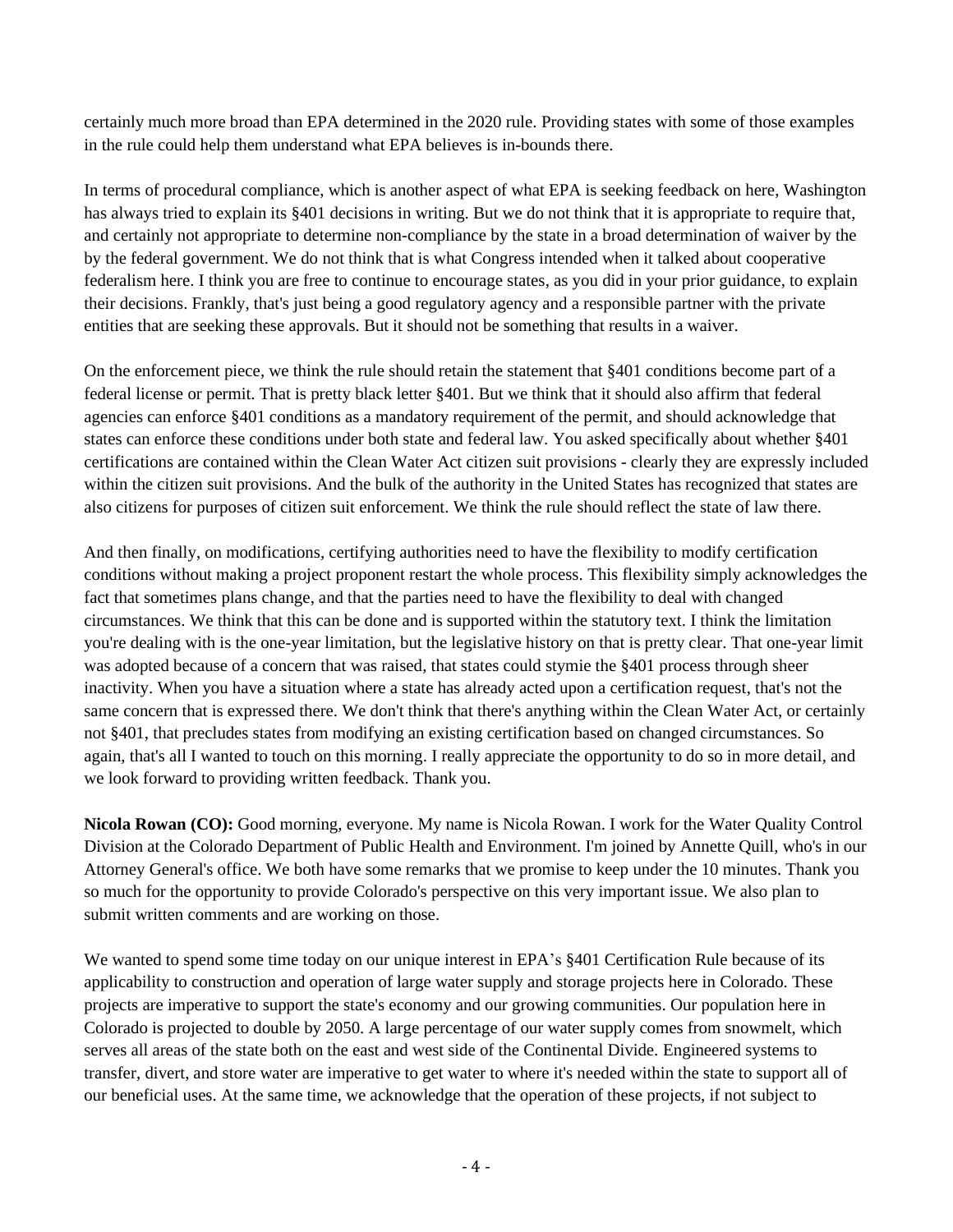mitigation, can cause extreme changes to water quality. Colorado has historically used conditions in §401 certifications to ensure that these projects are protective and sustainable.

Our water projects require individual §404 permits because they involve dredge and fill activity in the construction of reservoirs, dams and pipelines. The conditions included in Colorado's §401 certifications, which are then incorporated into the §404 permits, have proven to be a powerful tool to balance important interests to Colorado. This includes ensuring adequate water supply to support the state's economy and growing population, with the interest of protecting our valuable water resources for all designated uses, including aquatic life and recreation, which is consistent with the directives in the Clean Water Act and the Colorado Water Quality Control Act. Colorado has issued four certifications for large water projects in the past nine years. All of those were under the framework of EPA's previous rule. We are aware of many more projects planned for construction in the near future, and the 2020 rule drastically limits our ability to impose protective conditions on those projects.

In light of this background, we have four primary areas of concern that we'd like to highlight. We will highlight these in more detail in our written comments as you revisit the 2020 rule. First, the scope of the §401 certifications should extend to the activity as the whole as it did before, instead of being limited to the discharge that triggers the need for a federal permit. Second, the scope of §401 certification conditions should be more flexible, consistent with the Clean Water Act and prior agency practice. Third, the reasonable assurance standard should be reinstated. Finally, the period of time to complete certifications needs to remain flexible for up to one year to accommodate certification of our large complex water projects. Again, thank you for the opportunity to talk to you all about this today. I'm going to pass it over to Annette, who's going to provide a little bit more detail on each of our four concerns.

**Annette Quill (CO):** Good morning, everybody, I'm Annette Quill with the Colorado Attorney General's Office. As Nicole said, I'm going to go into a bit more detail about those four main concerns. We will be sure to address the issues that EPA specifically asked for certifying authorities to address in our written comments.

Our primary concern, just like the state of Washington said, is a critical concern, and that is the overall scope of §401 certifications. The 2020 rule departed from EPA's long-standing practice and the Supreme Court's directive that certifications apply to the activity as a whole, and it set up limits on the scope of certifications to the discharge from the federally-permitted activity. For our large water supply projects that require §404 permits, this means that we can only evaluate impacts from the dredge and fill activity or the initial construction activity itself and not the long-term operation of the project. That is where the major impacts really are. Colorado's last certification, as Nicole mentioned, was under the prior rule. It included 30 conditions to mitigate against predicted impacts. It was 100 pages long. All but one of those conditions related to the project's operation. There was only one condition related to stormwater management that would have been associated with the construction. The change in scope really curtails our ability to make sure that these projects are protective in their long-term operation. We encourage EPA to reinstate the practice of recognizing that certifications cover the activity as a whole.

Second, we are concerned about the scope of certification conditions. Currently, states are limited under the current rule to evaluating compliance with water quality requirements, which is narrowly defined in the 2020 rule. EPA's previous practice, and Kelly from Washington alluded to this as well, allowed states broader discretion to set forth effluent limits and other limitations necessary to ensure compliance with various provisions of the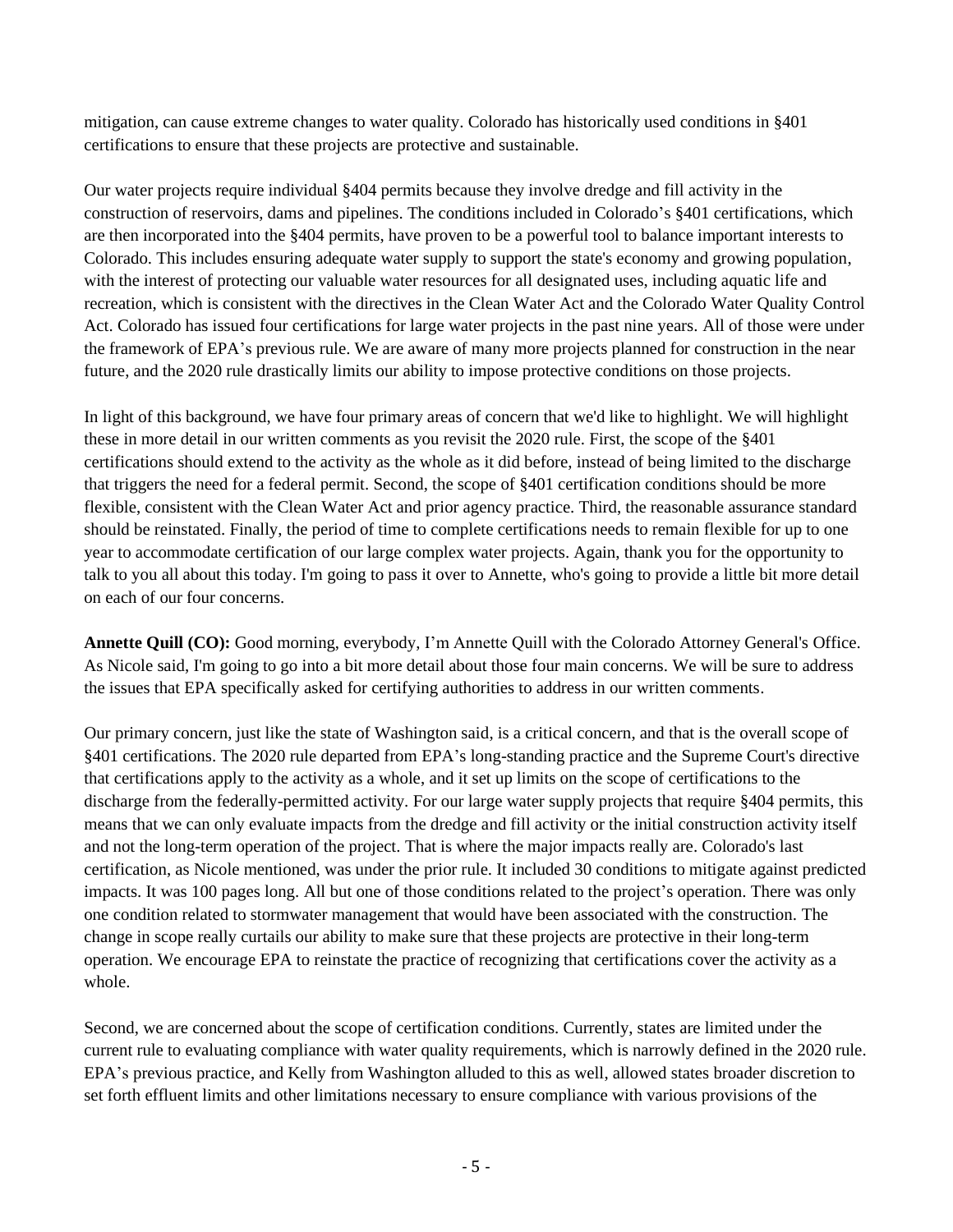Federal Act and any other appropriate requirement of state law. Under that framework, Colorado works with applicants to formulate creative conditions so that certifications can be granted. For example, consistent with our own regulations, we have included conditions that result in what we term "net environmental benefit," and this includes conditions such as riparian habitat protection and restoration. Those arguably would not be allowed under the current rule. This "net environmental benefit" concept has proven to be really effective in allowing certifications to be issued and allowing these projects to be constructed. Colorado urges that this flexibility for certifying authorities be reinstated, consistent with the text of the Clean Water Act.

Our third concern with the 2020 rule is the removal of the concept of "reasonable assurance" and replacing it with the definitive requirement to certify that discharges "will comply" with water quality requirements. The change to this definitive standard called into question Colorado's long-standing reliance on modeling to predict future impacts. On the other side of that, it also called into question adaptive management as a protective backstop in the event that future impacts are not what we expected, or to account for changing conditions in the future that we cannot foresee. The definitive "will comply" standard would actually lead to many certification denials, because we cannot be absolutely certain that water quality requirements would never be violated in the future through the long-term operation of a project. Colorado urges EPA to reinstate the reasonable assurance standard for this reason.

And finally, on the time to process §401 applications, again these large complex projects are our primary concern. We encourage EPA to continue to allow flexibility in that time period to process applications. We want to get our applications out the door as quickly as possible, but honestly in our experience, we need every day of that oneyear statutory time period to formulate protective conditions for these large complex projects. For any guidance that EPA issues on this topic, we would request that it also reflect consideration of these types of complex projects. I will leave it at that. Thank you so much for allowing us this opportunity today. We really appreciate it.

**Leanna Littler-Wolf (UT):** Good morning. My name is Leanna Littler-Wolf and I am the manager overseeing the §401 certification program in the State of Utah's Division of Water Quality. I am submitting comments on behalf of the Division in place of Erica Gaddis, the Director of Water Quality. The State of Utah appreciates the opportunity to provide comments to the EPA on the Notice of Intention to Reconsider and Revise the Clean Water Act Section 401 Certification Rule. Utah supports a rule review and revision process that is transparent and inclusive of certifying authorities concerned. We are submitting comments that correspond with EPA requests in the Federal Register.

In regard to pre-filing meetings, Utah has found pre-filing meetings to be a beneficial tool to initiate early engagement between the project proponent, the federal agency, and the state. Utah is better able to prepare the applicant for state requirements in Utah and is better informed on projects before certification requests are received. Although pre-filing meetings have been beneficial, Utah would not be opposed to a rule revision that allows certifying authorities to waive that 30-day wait period if they deem it unnecessary.

In regard to certification requests, the contents of a certification request, as defined in the 2020 rule, are limited, insufficient, and restrictive. The rule only required information for the discharge location, type of discharge, and how it will be monitored, rather than information that specifically addresses each state's water quality standards, which is fundamental information states need to make a certification decision. This places the burden on the state to acquire all pertinent information from the project proponent within the reasonable period of time. The rule does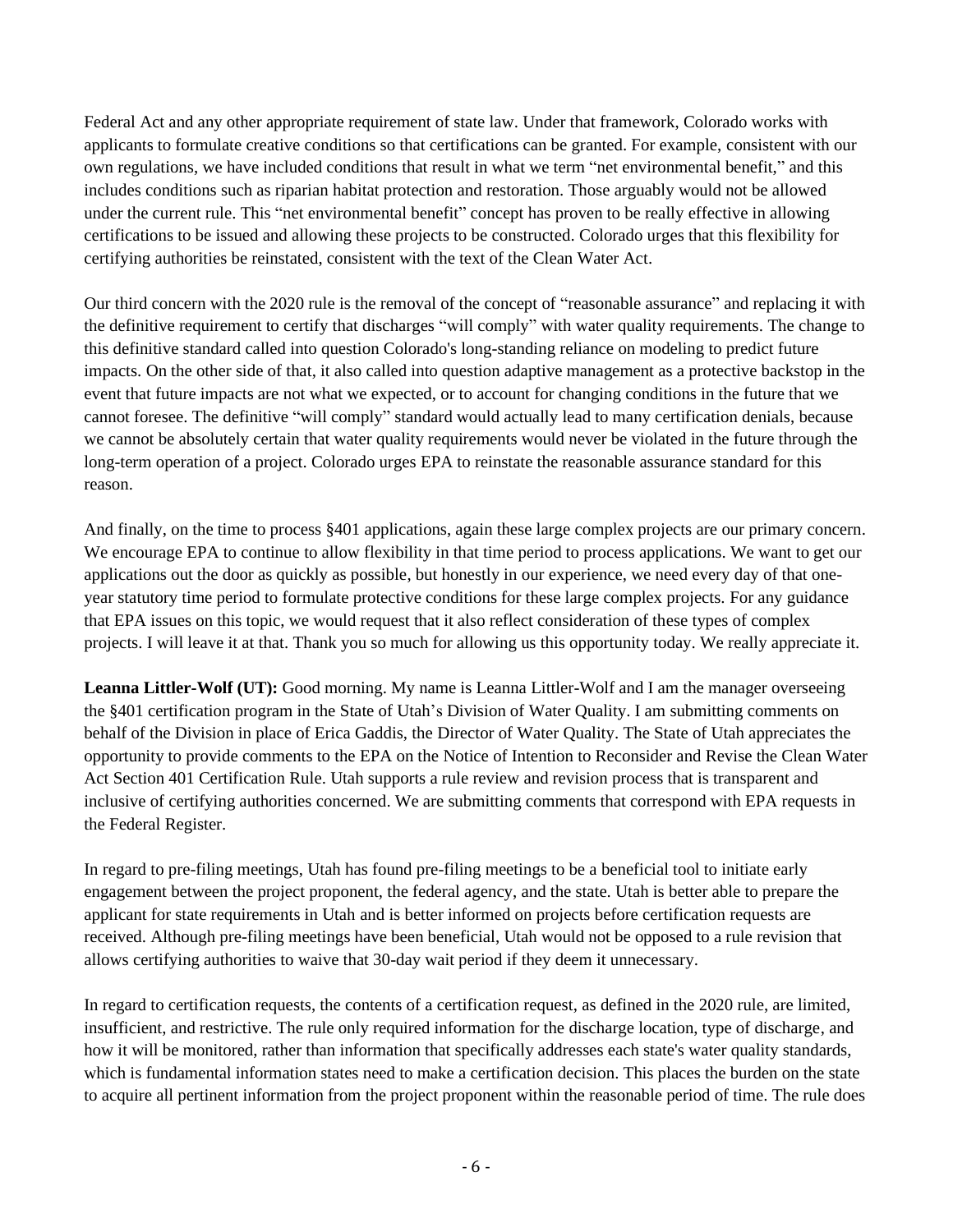not provide for pausing the state's reasonable period of time for any reason, including failure of the project proponent to provide necessary information to the state in a reasonable amount of time, putting the states in a situation where they did not have sufficient time to review the additional information. Prior to the rule change, the timelines in Utah were based on a complete application. Everything that was required for an application is listed in the Utah Administrative Code and in the §401 application form, which provides a transparent process to project proponents. Utah supports a rule revision that requires states to have a clear and transparent process, but also provides flexibility for each state to determine what is necessary to make a certifying decision and that does not start the reasonable period of time until a complete application is received.

In regard to the reasonable period of time, the rule shortens the reasonable timeframe for certification from the previous statutory maximum of one year, which has resulted in insufficient timelines for states to review, process, and issue certifying decisions. Under the rule, the U.S. Army Corps of Engineers' Sacramento district had issued reasonable periods of time based on permit type. In Utah, for standard permits, that's 90 days. As a result, Utah must review and evaluate proposed projects, request and wait to receive any additional information needed from the project proponent, draft a certification decision, put the draft certification decision out for public notice for 30 days, and review and respond to public comment before finalizing decisions, all within a 90-day period. This is an aggressive timeline, especially for a state that employs a 0.5 full time employee (FTE) in the §401 certification program. As larger projects are proposed, the strain on the §401 certification program in Utah will be exacerbated. The reasonable period of time of up to one year should be reinstated to allow for states to be able to thoroughly review larger projects and allow enough time for states to receive necessary information to make the certifying decision.

In regard to the scope of certification, the rule unnecessarily narrows the scope of the certification authority by limiting considerations to point source discharges, and by preventing consideration of other state laws when those laws are not explicitly included within the applicable provisions of the Clean Water Act, but are designed to protect water resources within the state. The previous authority to evaluate water quality impacts of the project or activity as a whole should be reinstated. Activities in both construction and operation resulting in non-point source discharges (runoff) should be considered in certification decisions, as well as water quality impacts associated with changes to the hydrologic regime. States should be allowed to rely on all aspects of water quality standards, and not be limited to the applicable provisions of the Clean Water Act listed in the rule.

In regard to certification actions and federal agency review, the rule allows federal agencies to determine whether a condition complies with procedural requirements and allows for federal agencies to throw out or waive conditions that they determine are not applicable or otherwise do not comply with the Clean Water Act. In doing so the rule favors how the federal agency interprets state law over how the state interprets its own law. Utah echoes EPA's concerns that a federal agency's review could result in one of our certifications or conditions being permanently and inadvertently waived in error as a result of a non-substantive and easily fixed procedural issue.

In regard to modification, the rule's prohibition of modifications unreasonably limits the state's and the project proponent's ability to adapt to changing circumstances. Under this rule, if the project proponent requests a modification of their certification request, or a waiver or replacement of a particular condition, then the §401 certification process and federal permitting process must start over, including a request for a pre-filing meeting, 30-day wait period, federal permit public notice period, state review and associated fees, state public notice of draft decision, and neighboring jurisdiction review. This places additional administrative burdens on the state and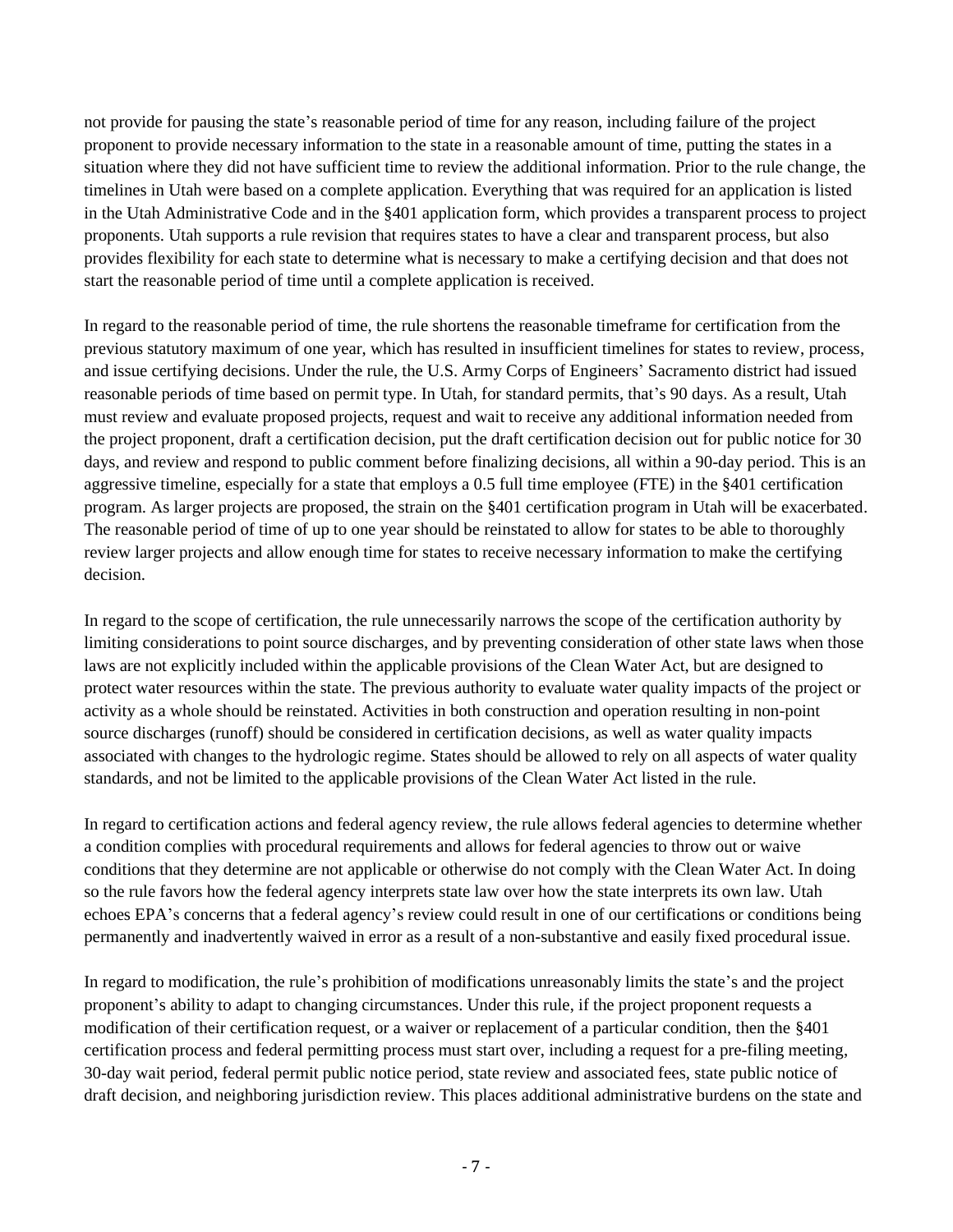federal agencies and can increase costs and delay a project, negatively impacting the project proponent. Allowing for reopener clauses or modifications gives a project proponent, federal agency, and the certifying authority opportunity to work cooperatively to address and adapt to changing circumstances without having to complete procedural requirements more than once.

In regard to implementation and coordination, the State of Utah welcomes an expeditious review and revision of the current §401 certification rule. Utah requests that a revised rule give states appropriate amounts of time and the adequate authority to review and issue certification decisions so that the state can be confident projects meet water quality requirements. Updating the rule to be consistent with cooperative federalism and returning states' authority, currently limited under the 2020 §401 certification rule, would benefit Utah greatly. Utah supports concomitant regulatory changes being proposed and finalized simultaneously by relevant federal agencies to prevent inconsistencies in regard to interpretations. The State of Utah is considering submitting more substantive written comments that correspond with EPA's request. Thank you for listening to our concerns today.

**Karl Rockeman (ND):** This is Karl Rockeman with the North Dakota Department of Environmental Quality, and I will share some of our concerns. Again, like other speakers, we too will be providing more formal comments in written form. We appreciate the opportunity to have this listening session. I hope this is the start of continued collaboration with the states on this issue, both directly with the states and through our regional and national organizations such as the Western States Water Council and the Association of Clean Water Administrators (ACWA).

I'll start with one issue that seems to rise to the top of everyone's list and that is the pre-filing meeting requests. While we support the use of that and the opportunity to request that when it is needed, we find that it is not needed for the majority of cases that we've come across. We need a mechanism so that we can waive that as needed. Otherwise, that is just dead time that benefits no one. It does not benefit the certifying authority if we feel we do not need it, and it does not benefit the other agencies, as they're not part of the process at that point. We would ask that that be made an optional request that the certifying agencies can require, but can waive as well.

The other issues that you have heard are the completeness of an application and the timeliness of decisions, not so much on the requirements. We feel that the mechanism for the review by the Corps on those items presents some federalism issues with this process. I think one of the problems there is that it is being looked at similar to other delegated programs where EPA or other federal agencies have delegated authority to the states. But we know that the water quality standards in §401 are different. Those are reserved specifically for the states and are not necessarily a delegated authority. We think having those items reviewed by a federal executive agency is inappropriate in those cases. While we do support inclusions to fulfill what is necessary for completeness or for timeliness, we do not believe that should be a decision made by the Federal permitting agency.

The third item I will raise is the certification of the [Army Corps of Engineers'] nationwide general permits. The current rule did not account for any consideration of how that was supposed to work. We would ask that the process be better outlined in the upcoming rule to specify how that can work. Of particular concern there is the certifying of draft permits. As a state, we really need to know what that final permit says before we can certify it for compliance with our water quality standards. We've asked for additional clarification, specifically for nationwide general permits.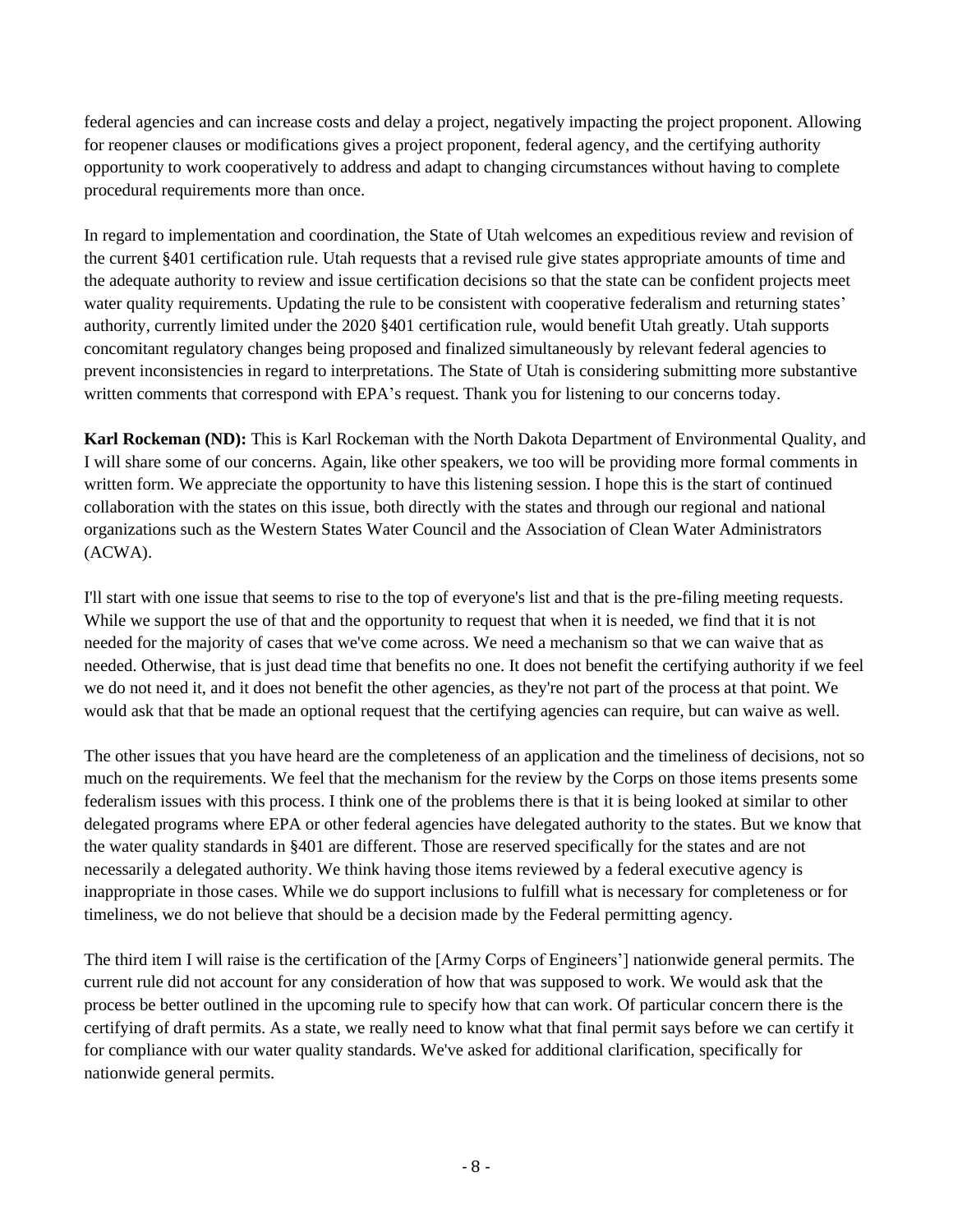The final issue I'll raise is the review for neighboring jurisdiction impacts. EPA, again, recognizes the importance and the necessity of this, but that timeframe can be problematic. When we combine the time necessary for that review with the pre-filing meeting review, and then the required public notice period, we're taking an entire construction season for those reviews, at least here in North Dakota. A project proposed at the beginning of the construction season may be pushed back an entire year simply because of those mandated timelines. We would ask that if there's any way to expedite that neighboring jurisdiction review, such as having it run concurrently with the public comment period or having that review as part of the pre-filing meeting timeframe, that would be beneficial. Again, we appreciate the time and the opportunity to provide these comments. We will provide more formal comments in written form. Thank you.

**Jennifer Carr (NV):** Good morning. We were mostly in listening mode [during this session], as we provided our three minutes of comment the other day. I wanted to track some of the conversations today and see if there was anything else that we might be able to cover. A lot of what is going to be included in our letter to the docket has been mentioned by a number the other states here this morning. I think I would like to emphasize the scope question. Nevada is interested in expanding the scope [of §401] as well - specifically to include short- and longterm sources of pollution, direct and indirect impacts of implementation and operation of a project, as has been mentioned, upstream and downstream impacts, nonpoint sources of pollution, impacts to waters of the United States and waters of the state, as well as upstream placement of dredged and excavated materials. It is also important to emphasize the upstream and downstream impacts, because the point source itself, or the project itself, could have repercussions that are far broader than the project itself. And I think it is very important to be able to include those items in consideration of the project.

I am trying not to duplicate what the other states have said. Washington and North Dakota covered a lot of our comments on the required information. We agree that the certifying authority should be the one to decide what constitutes a "complete and sufficient application" and initiates the reasonable period of time. A lot of the reasonable period of time comments I won't go over again. We also agree with what has been covered by Utah and others regarding the pre-filing meeting waiting period. It is good in some projects, but I think it was North Dakota or Utah that called it "dead time" when it's not needed. We should be able to waive those 30 days and move on when it is not needed and streamline our processes. We also work with a limited number of FTEs and making this process as efficient as possible is critical to being able to move these projects in a timely manner.

One thing that is really not workable for us is the issue surrounding reopener conditions. We have had what is now considered "reopener" language. In the past, has been a valuable tool in the process to allow us to adapt to changing circumstances of the project. When projects may change after the certification is provided by the state, we must be able to address those changing conditions and continue to ensure that the scope of the project does not affect water quality conditions of Nevada waters. The scope, as written right now, allows applicants to modify the scope of the project following issuances post-certification, without the opportunity for the state of Nevada to determine if the modification will have the same level of impact as the originally certified activities. That just really needs to change. I am looking forward to seeing how that, in particular, will be addressed by modifications to the rule. I have a couple of staff online if I missed anything critical that hasn't already been covered by one of the other states. Zachary or Paul, feel free to speak up. Otherwise, I appreciate the other states' comments here this morning, as well as the folks at EPA providing this opportunity for us to really have a close one-on-one conversation, which has been better than just the open webinar three-minute format. So thank you.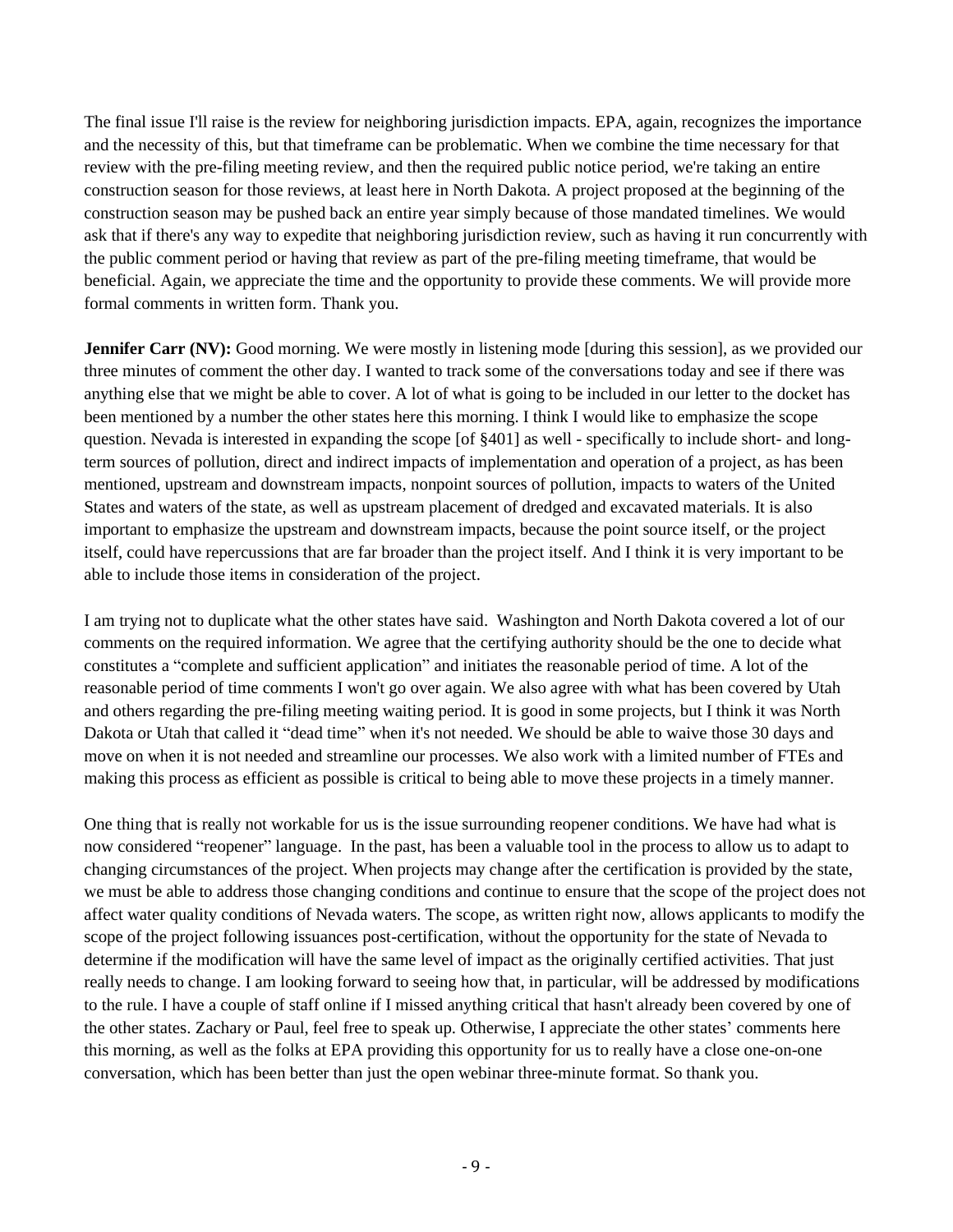**Jim Macy (NE):** Well, I don't know if it's good morning or good afternoon, so I'll say "good day." I'm Jim Macy from Nebraska. I am the Director of Environment and Energy within Nebraska. We will also be submitting more substantial and focused comments before the August deadline. Generally, Nebraska supports the current rule that stands. We believe §401 should have a limited and narrow focus on water quality issues. We support the timely issuance of permits. We also support meaningful collaboration with the states and support the concept and the practice of cooperative federalism. Thanks for your time today. We will give you some more comments a little bit later.

**JR:** We've got about 14 minutes left. If there are any other comments other states would like to make, feel free. I am not sure if EPA has anything that they'd like to say. But if we can use this time, great. If not, then everyone can get going early. We'd like to reserve it as states would like to use it.

**Keenan Storrar (MT):** This is Keenan Storrar with Montana the Department of Environmental Quality (DEQ). This is not so much a comment, but a request that EPA, when they revise this rule, expand upon where they are drawing their authority under §101b and §501 of the Clean Water Act as its legal justification for the 2020 §401 rule and the current upcoming rule that they are going to be revising. I would like to see more justification on that.

**JR:** Great, thanks, Keenan. Anyone else have any comments they would like to make or want to take advantage of having EPA on the phone?

**Roger Gorke (RG EPA):** This is this is Roger Gorke. During the Water Quality Committee tomorrow, we will have Lauren Kasparek or Russ Kaiser on, or I'll have talking points. That will provide the basic timeline regarding [EPA's process] for folks, because I know there's obviously other states that are not here. It will be more of "here's the status and timeline" and that kind of stuff.

**Russ Kaiser (EPA):** Yes, you're absolutely right, Roger. Lauren Kasparek will give the update on §401, and then I will have Whitney Beck doing an update on WOTUS. Before we all sign off, I would just like to take the opportunity to say thank you for inviting us to listen to the great comments and concerns that are being presented and we really look forward to your formal documentation - presenting your concerns in writing - so that we can review those as we're moving forward in the process.

**RG:** And this might be clearly stating the obvious, but please make sure all your comments are provided in writing. It's helpful for us to have some redundancy and potentially other context that would not be stated in the verbal comments.

**Shannon Minerich (SD):** Hi this is Shannon Minerich. I'm with the State of South Dakota. I just had another comment I wanted to add and expand upon Karl from North Dakota's comments - mostly because I haven't heard a lot about it today. In the case where the project proponent is the same as the federal agency, as in the case of the nationwide permit reissuance, we find it really inappropriate for [the federal agency] to be determining that reasonable period of time and not allowing extensions when some of the states requested that. We will also be providing written comments, but that was one in particular that I just wanted to further expand upon. I realized there are not a lot of cases where the project proponent would be the federal agency. It would be nice to see some type of rule that did not allow that to happen. Seems kind of like the "fox watching the henhouse" situation. Thank you.